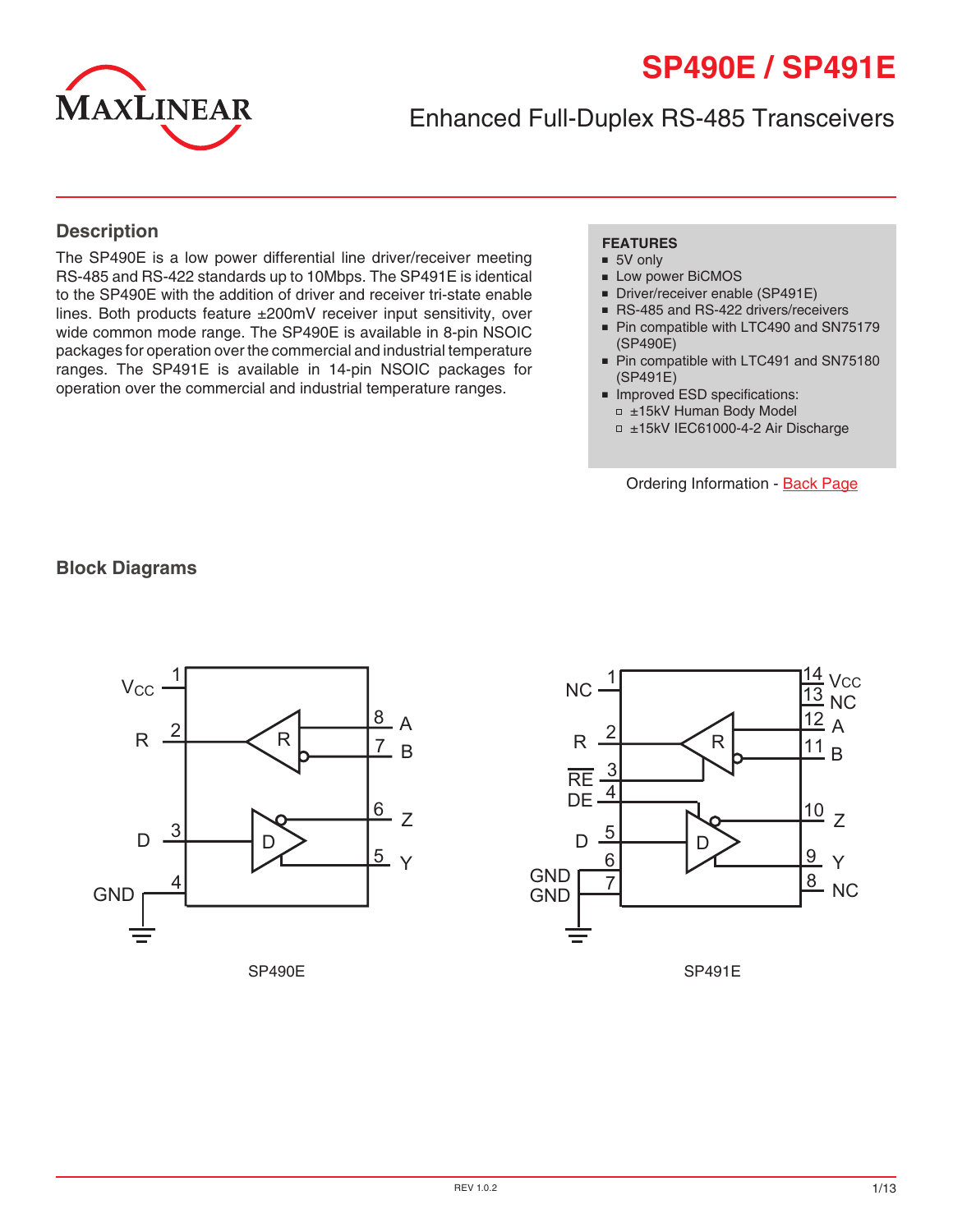#### **Absolute Maximum Ratings (SP490E)**

These are stress ratings only and functional operation of the device at these ratings or any other above those indicated in the operation sections of the specifications below is not implied. Exposure to absolute maximum rating conditions for extended periods of time may affect reliability.

| Input Voltages         |  |                                     |  |  |  |
|------------------------|--|-------------------------------------|--|--|--|
|                        |  | Drivers-0.5V to $(V_{CC} + 0.5V)$   |  |  |  |
|                        |  |                                     |  |  |  |
| <b>Output Voltages</b> |  |                                     |  |  |  |
|                        |  |                                     |  |  |  |
|                        |  | Receivers-0.5V to $(V_{CC} + 0.5V)$ |  |  |  |
|                        |  |                                     |  |  |  |
|                        |  |                                     |  |  |  |

#### **Electrical Characteristics**

 $T_{AMB}$  =  $T_{MIN}$  to  $T_{MAX}$  and  $V_{CC}$  = 5V ±5% unless otherwise noted.

| <b>PARAMETERS</b>                                                                        | MIN. | TYP. | MAX.         | <b>UNITS</b> | <b>CONDITIONS</b>                                                                     |  |  |  |
|------------------------------------------------------------------------------------------|------|------|--------------|--------------|---------------------------------------------------------------------------------------|--|--|--|
| <b>SP490E Driver DC Characteristics</b>                                                  |      |      |              |              |                                                                                       |  |  |  |
| Differential output voltage                                                              |      |      | $V_{\rm CC}$ | $\vee$       | Unloaded; $R = \infty \Omega$ ; Figure 1                                              |  |  |  |
| Differential output voltage                                                              | 2    |      | $V_{\rm CC}$ | $\vee$       | With load; $R = 50\Omega$ (RS-422); Figure 1                                          |  |  |  |
| Differential output voltage                                                              | 1.5  |      | $V_{\rm CC}$ | $\vee$       | With load; $R = 27\Omega$ (RS-485); Figure 1                                          |  |  |  |
| Change in magnitude of driver<br>differential output voltage for<br>complimentary states |      |      | 0.2          | V            | $R = 27\Omega$ or $R = 50\Omega$ ; Figure 1                                           |  |  |  |
| Driver common-mode output voltage                                                        |      |      | 3            | $\vee$       | $R = 27\Omega$ or $R = 50\Omega$ ; Figure 1                                           |  |  |  |
| Input high voltage                                                                       | 2.0  |      |              | V            | Applies to D                                                                          |  |  |  |
| Input low voltage                                                                        |      |      | 0.8          | V            | Applies to D                                                                          |  |  |  |
| Input current                                                                            |      |      | ±10          | μA           | Applies to D                                                                          |  |  |  |
| Driver short circuit current<br>$V_{OUIT}$ = HIGH                                        |      |      | ±250         | mA           | $-YV \leq V_{\Omega} \leq 12V$                                                        |  |  |  |
| Driver short circuit current<br>$V_{OUIT} = LOW$                                         |      |      | ±250         | mA           | $-YV \leq V_{\Omega} \leq 12V$                                                        |  |  |  |
| <b>SP490E Driver AC Characteristics</b>                                                  |      |      |              |              |                                                                                       |  |  |  |
| Maximum data rate                                                                        | 10   |      |              | <b>Mbps</b>  |                                                                                       |  |  |  |
| Driver input to output, $t_{PIH}$                                                        |      | 30   | 60           | ns           | $R_{\text{DIFF}} = 54 \Omega$ , $C_{L1} = C_{L2} = 100pF$ ; Figures 3 & 5             |  |  |  |
| Driver input to output, $t_{\text{PHI}}$                                                 |      | 30   | 60           | ns           | $R_{\text{DIFF}} = 54 \Omega$ , $C_{L1} = C_{L2} = 100pF$ ; Figures 3 & 5             |  |  |  |
| Driver skew                                                                              |      | 5    |              | ns           | $t_{SKEW}$ = $ t_{DPLH}$ - $t_{DPHL}$ $ $ ; Figures 3 & 5                             |  |  |  |
| Driver rise or fall time                                                                 |      | 15   | 40           | ns           | From 10%-90%; R <sub>DIFF</sub> = 54Ω,<br>$C_{1,1} = C_{1,2} = 100pF$ ; Figures 3 & 5 |  |  |  |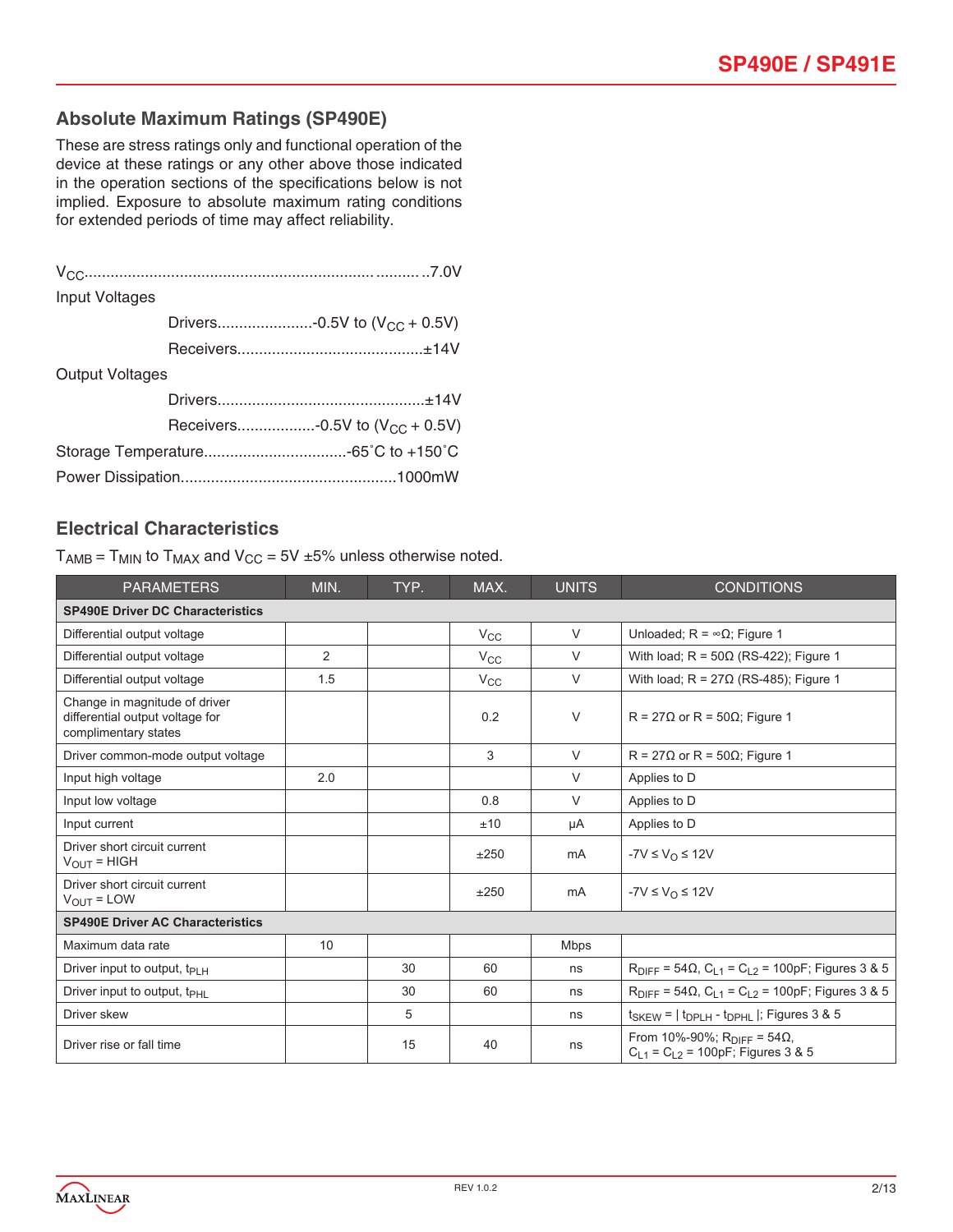# **Electrical Characteristics (Continued)**

 $T_{AMB} = T_{MIN}$  to  $T_{MAX}$  and  $V_{CC} = 5V \pm 5\%$  unless otherwise noted.

| <b>PARAMETERS</b>                                               | MIN.     | TYP. | MAX.   | <b>UNITS</b> | <b>CONDITIONS</b>                                                             |  |  |  |  |
|-----------------------------------------------------------------|----------|------|--------|--------------|-------------------------------------------------------------------------------|--|--|--|--|
| <b>SP490E Receiver DC Characteristics</b>                       |          |      |        |              |                                                                               |  |  |  |  |
| Differential input threshold                                    | $-0.2$   |      | 0.2    | Volts        | $-7V \leq V_{CM} \leq 12V$                                                    |  |  |  |  |
| Input hysteresis                                                |          | 70   |        | mV           | $V_{CM} = 0V$                                                                 |  |  |  |  |
| Output voltage HIGH                                             | 3.5      |      |        | Volts        | $V_{ID}$ = 200mV, $I_{O}$ = -4mA                                              |  |  |  |  |
| Output voltage LOW                                              |          |      | 0.4    | Volts        | $V_{ID}$ = -200mV, $I_{O}$ = 4mA                                              |  |  |  |  |
| Input resistance                                                | 12       | 15   |        | $k\Omega$    | $-7V \leq V_{CM} \leq 12V$                                                    |  |  |  |  |
| Input current (A, B); $V_{IN} = 12V$                            |          |      | ±1.0   | mA           | $V_{IN} = 12V$                                                                |  |  |  |  |
| Input current (A, B); $V_{IN} = -7V$                            |          |      | $-0.8$ | mA           | $V_{IN} = -7V$                                                                |  |  |  |  |
| Short circuit current                                           |          |      | 85     | mA           | $0V \leq V_O \leq V_{CC}$                                                     |  |  |  |  |
| <b>SP490E Receiver AC Characteristics</b>                       |          |      |        |              |                                                                               |  |  |  |  |
| Maximum data rate                                               | 10       |      |        | <b>Mbps</b>  |                                                                               |  |  |  |  |
| Receiver input to output, $t_{PIH}$                             | 20       | 45   | 100    | ns           | $R_{\text{DIFF}} = 54\Omega$ , $C_{L1} = C_{L2} = 100pF$ ;<br>Figures 3 and 7 |  |  |  |  |
| Receiver input to output, t <sub>PHL</sub>                      | 20       | 45   | 100    | ns           | $R_{\text{DIFF}} = 54\Omega$ , $C_{L1} = C_{L2} = 100pF$ ;<br>Figures 3 and 7 |  |  |  |  |
| Differential receiver skew,  t <sub>PLH</sub> -t <sub>PHL</sub> |          | 13   |        | ns           | $R_{\text{DIFF}} = 54\Omega$ , $C_{L1} = C_{L2} = 100pF$ ;<br>Figures 3 and 7 |  |  |  |  |
| <b>Power Requirements</b>                                       |          |      |        |              |                                                                               |  |  |  |  |
| Supply Voltage                                                  | 4.75     |      | 5.25   | $\vee$       |                                                                               |  |  |  |  |
| <b>Supply Current</b>                                           |          | 900  |        | μA           |                                                                               |  |  |  |  |
| <b>SP490E Environmental and Mechanical</b>                      |          |      |        |              |                                                                               |  |  |  |  |
| <b>Operating Temperture</b>                                     |          |      |        |              |                                                                               |  |  |  |  |
| Commercial (C_)                                                 | $\Omega$ |      | 70     | $^{\circ}C$  |                                                                               |  |  |  |  |
| Industrial $(E)$                                                | $-40$    |      | 85     | $^{\circ}$ C |                                                                               |  |  |  |  |
| Storage Temperature                                             | $-65$    |      | 150    | $^{\circ}$ C |                                                                               |  |  |  |  |
| Package                                                         |          |      |        |              |                                                                               |  |  |  |  |
| NSOIC $(N)$                                                     |          |      |        |              |                                                                               |  |  |  |  |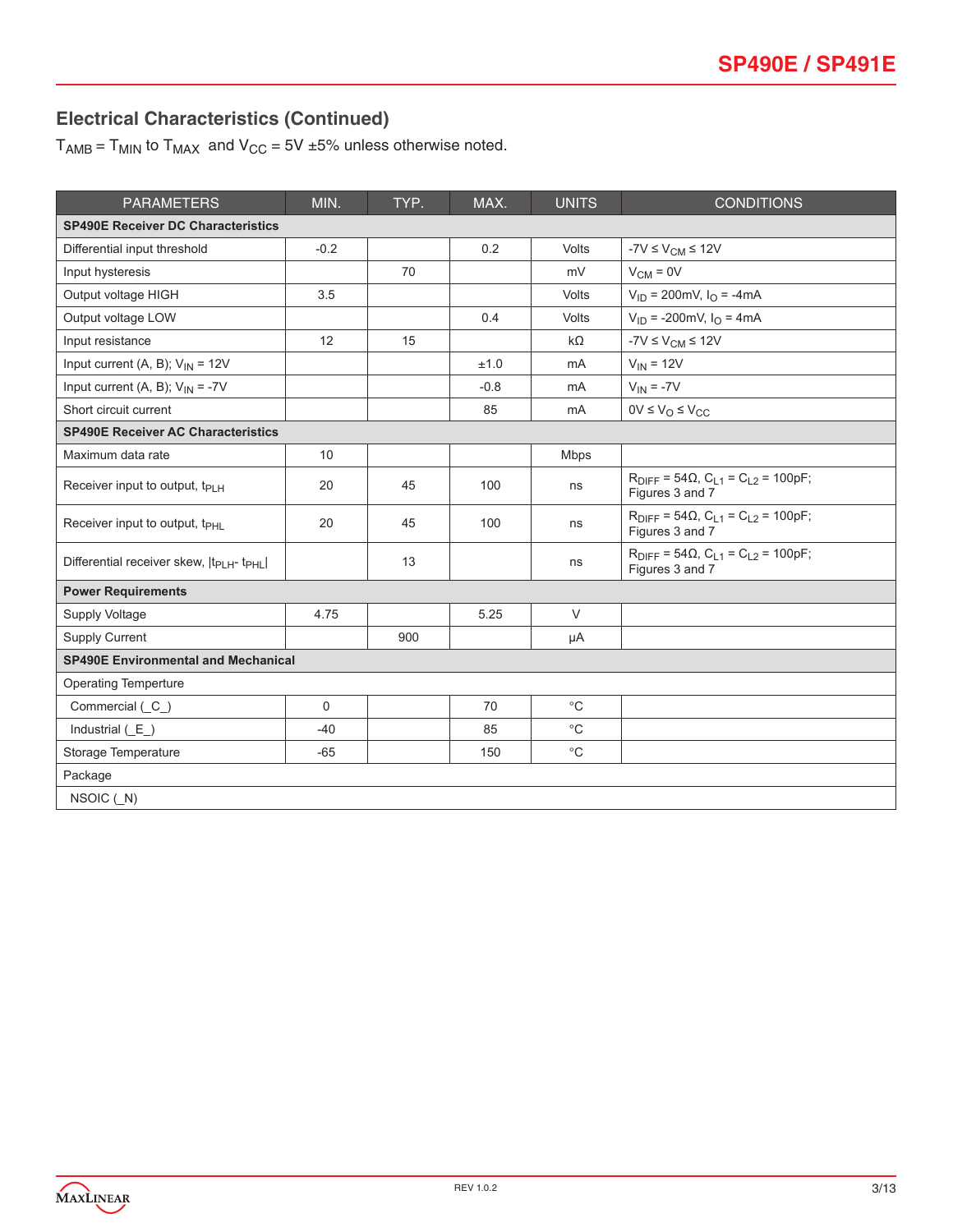## **Test Circuits**



Figure 1: Driver DC Test Load Circuit



Figure 2: Receiver Timing Test Load Circuit





Figure 3: Driver/Receiver Timing Test Circuit Figure 4: Driver Timing Test Load #2 Circuit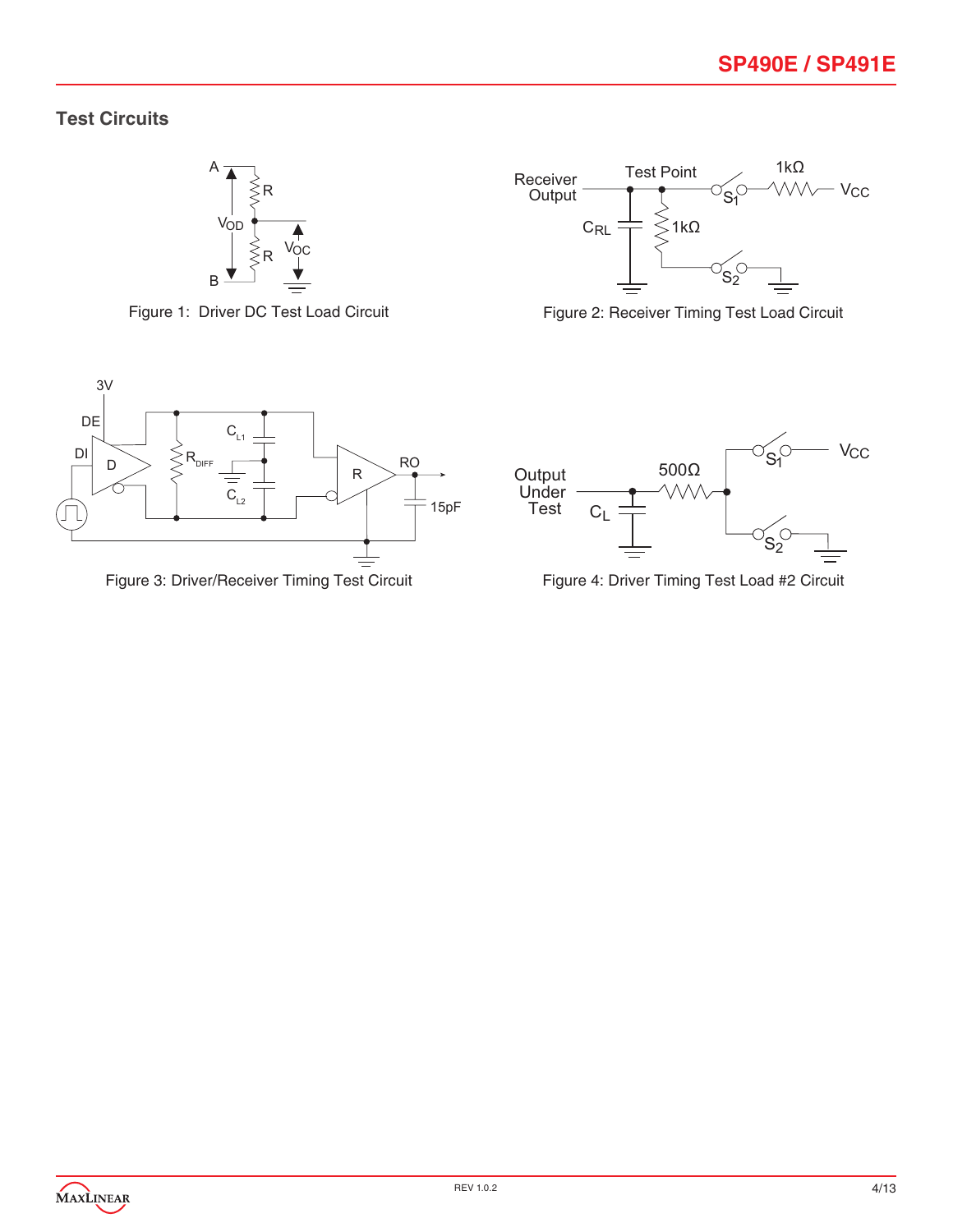## **Switching Waveforms**









Figure 6: Driver Enable and Disable Times



Figure 7: Receiver Propagation Delays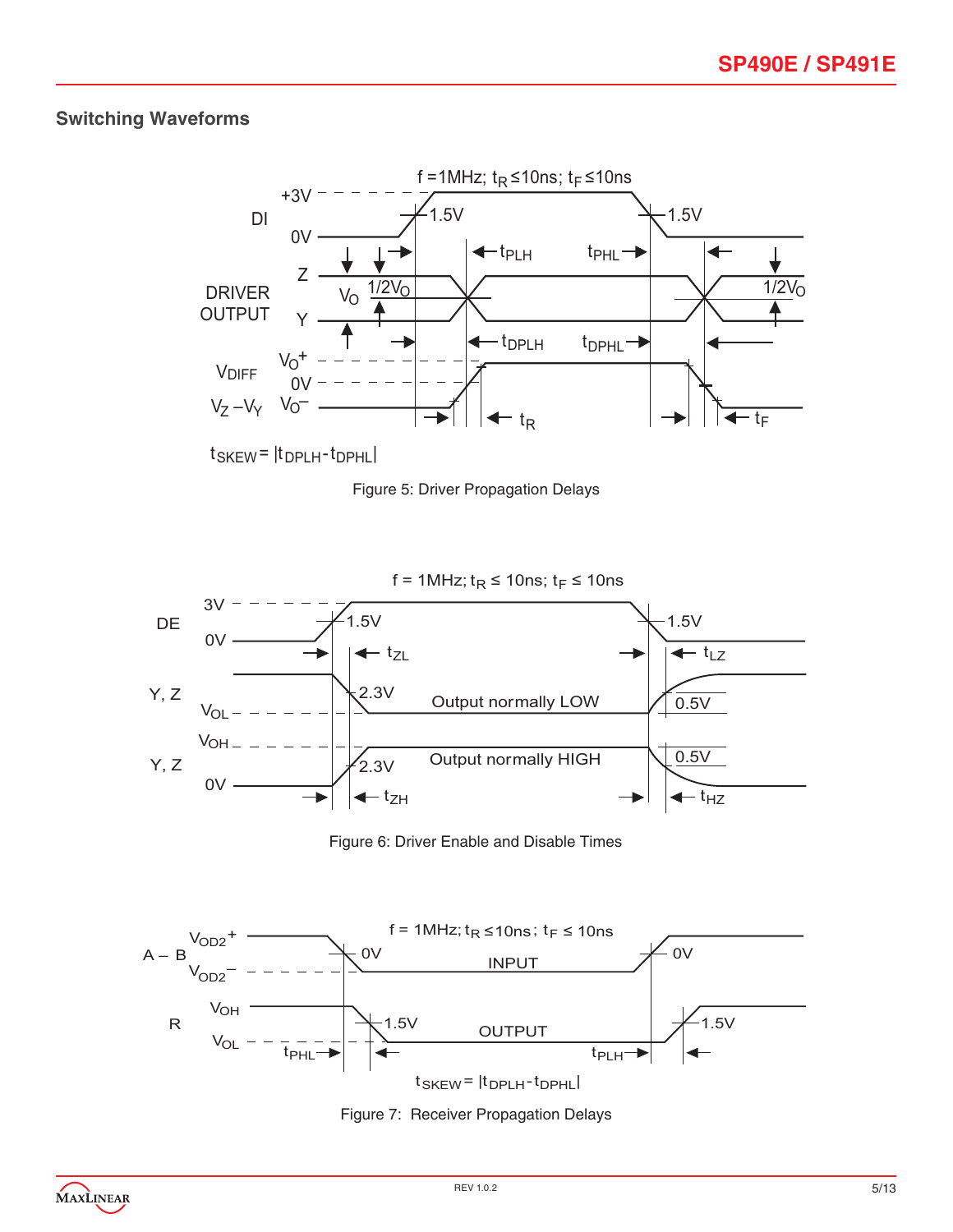#### **Absolute Maximum Ratings (SP491E)**

These are stress ratings only and functional operation of the device at these ratings or any other above those indicated in the operation sections of the specifications below is not implied. Exposure to absolute maximum rating conditions for extended periods of time may affect reliability.

| <b>Input Voltages</b>  |                                     |  |
|------------------------|-------------------------------------|--|
|                        | Logic-0.5V to $(V_{CC} + 0.5V)$     |  |
|                        | Drivers-0.5V to $(V_{CC} + 0.5V)$   |  |
|                        |                                     |  |
| <b>Output Voltages</b> |                                     |  |
|                        | Logic-0.5V to $(V_{CC} + 0.5V)$     |  |
|                        |                                     |  |
|                        | Receivers-0.5V to $(V_{CC} + 0.5V)$ |  |
|                        |                                     |  |
|                        |                                     |  |

#### **Electrical Characteristics**

 $T_{AMB}$  =  $T_{MIN}$  to  $T_{MAX}$  and  $V_{CC}$  = 5V  $\pm$ 5% unless otherwise noted

| <b>PARAMETERS</b>                                                                        | MIN. | TYP. | MAX.         | <b>UNITS</b> | <b>CONDITIONS</b>                            |  |  |  |
|------------------------------------------------------------------------------------------|------|------|--------------|--------------|----------------------------------------------|--|--|--|
| <b>SP491E Driver DC Characteristics</b>                                                  |      |      |              |              |                                              |  |  |  |
| Differential output voltage                                                              |      |      | $V_{\rm CC}$ | $\vee$       | Unloaded; $R = \infty \Omega$ ; Figure 1     |  |  |  |
| Differential output voltage                                                              | 2    |      | $V_{\rm CC}$ | $\vee$       | With load; $R = 50\Omega$ (RS-422); Figure 1 |  |  |  |
| Differential output voltage                                                              | 1.5  |      | $V_{\rm CC}$ | $\vee$       | With load; $R = 27\Omega$ (RS-485); Figure 1 |  |  |  |
| Change in magnitude of driver<br>differential output voltage for<br>complimentary states |      |      | 0.2          | $\vee$       | $R = 27\Omega$ or R = 50 $\Omega$ ; Figure 1 |  |  |  |
| Driver common-mode output voltage                                                        |      |      | 3            | $\vee$       | $R = 27\Omega$ or R = 50 $\Omega$ ; Figure 1 |  |  |  |
| Input high voltage                                                                       | 2.0  |      |              | $\vee$       | Applies to DE, D, RE                         |  |  |  |
| Input low voltage                                                                        |      |      | 0.8          | $\vee$       | Applies to DE, D, RE                         |  |  |  |
| Input current                                                                            |      |      | ±10          | μA           | Applies to DE, D, RE                         |  |  |  |
| Driver short circuit current<br>$V_{\text{OUT}}$ = HIGH                                  |      |      | ±250         | mA           | $-7V \leq V_{\Omega} \leq 12V$               |  |  |  |
| Driver short circuit current<br>$V_{OUT} = LOW$                                          |      |      | ±250         | mA           | $-7V \leq V_{\Omega} \leq 12V$               |  |  |  |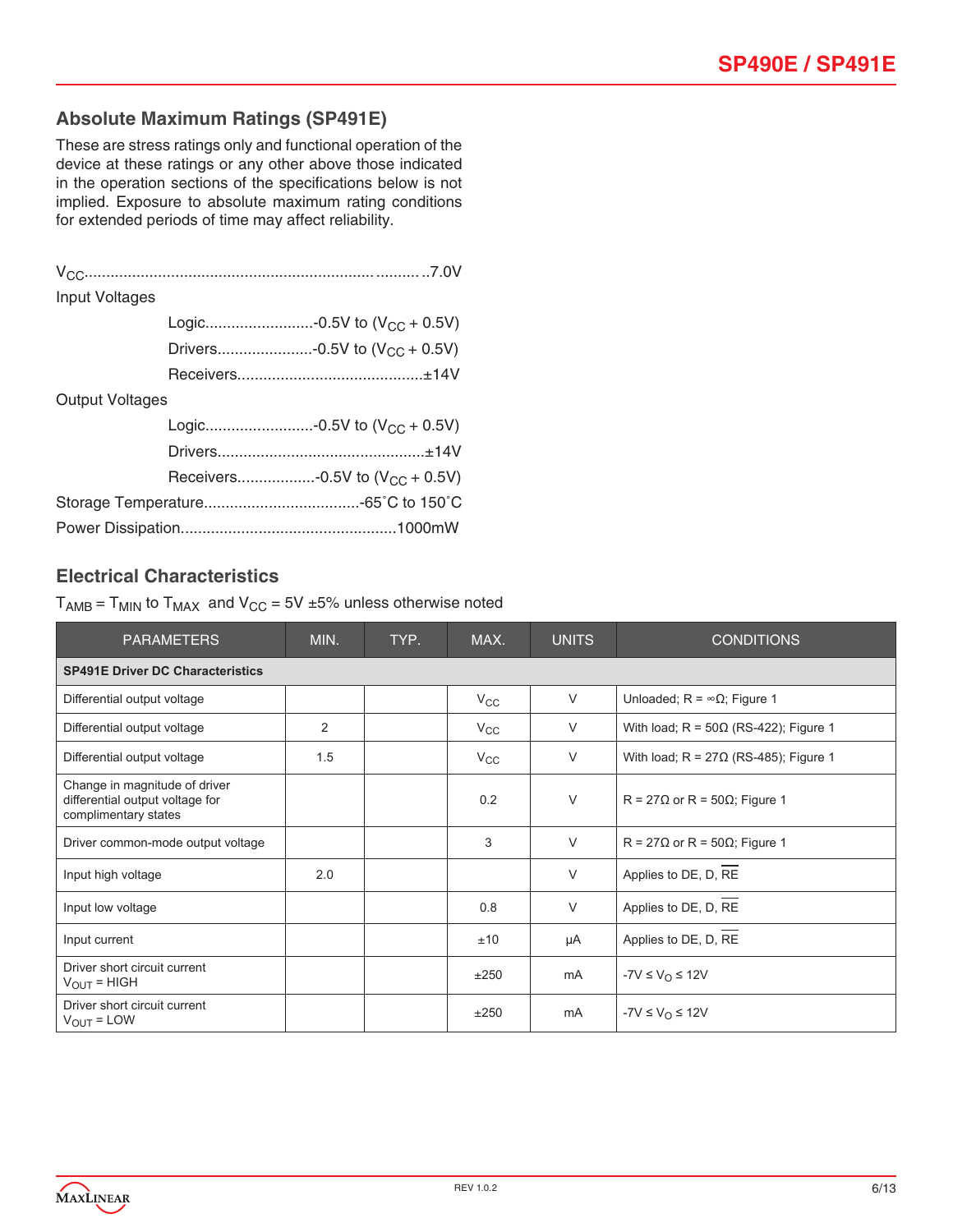## **Electrical Characteristics (Continued)**

 $T_{AMB}$  =  $T_{MIN}$  to  $T_{MAX}$  and  $V_{CC}$  = 5V  $\pm$ 5% unless otherwise noted

| <b>PARAMETERS</b>                                     | MIN.   | TYP. | MAX.   | <b>UNITS</b> | <b>CONDITIONS</b>                                                                                                     |
|-------------------------------------------------------|--------|------|--------|--------------|-----------------------------------------------------------------------------------------------------------------------|
| <b>SP491E Driver AC Characteristics</b>               |        |      |        |              |                                                                                                                       |
| Maximum data rate                                     | 10     |      |        | <b>Mbps</b>  | $RE = 5V$ , $DE = 5V$                                                                                                 |
| Driver input to output, t <sub>PLH</sub>              |        | 30   | 60     | ns           | $R_{\text{DIFF}} = 54\Omega$ , $C_{L1} = C_{L2} = 100pF$ ; Figures 3 & 5                                              |
| Driver input to output, t <sub>PHL</sub>              |        | 30   | 60     | ns           | $R_{DIFF}$ = 54Ω, C <sub>L1</sub> = C <sub>L2</sub> = 100pF; Figures 3 & 5                                            |
| Driver skew                                           |        | 5    | 10     | ns           | $t_{SKEW}$ = $ t_{DPLH}$ - $t_{DPHL}$  ; Figures 3 & 5                                                                |
| Driver rise or fall time                              |        | 15   | 40     | ns           | From 10%-90%; $R_{DIFF} = 54Ω$ ,<br>$C_{L1} = C_{L2} = 100pF$ ; Figures 3 & 5                                         |
| Driver enable to output HIGH                          |        | 40   | 70     | ns           | $C_{L1} = C_{L2} = 100pF$ ; Figures 4 & 6, S <sub>2</sub> closed                                                      |
| Driver enable to output LOW                           |        | 40   | 70     | ns           | $C_{L1} = C_{L2} = 100pF$ ; Figures 4 & 6, S <sub>1</sub> closed                                                      |
| Driver disable time from LOW                          |        | 40   | 70     | ns           | $C_{L1} = C_{L2} = 100pF$ ; Figures 4 & 6, S <sub>1</sub> closed                                                      |
| Driver disable time from HIGH                         |        | 40   | 70     | ns           | $C_{L1} = C_{L2} = 100pF$ ; Figures 4 & 6, S <sub>2</sub> closed                                                      |
| <b>SP491E Receiver DC Characteristics</b>             |        |      |        |              |                                                                                                                       |
| Differential input threshold                          | $-0.2$ |      | 0.2    | Volts        | $-7V \leq V_{CM} \leq 12V$                                                                                            |
| Input hysteresis                                      |        | 70   |        | mV           | $V_{CM} = 0V$                                                                                                         |
| Output voltage HIGH                                   | 3.5    |      |        | Volts        | $V_{ID} = 200 \text{mV}$ , $I_{O} = -4 \text{mA}$                                                                     |
| Output voltage LOW                                    |        |      | 0.4    | Volts        | $V_{ID}$ = -200mV, $I_{O}$ = 4mA                                                                                      |
| Three-State (High Impedance)<br><b>Output Current</b> |        |      | ±1     | μA           | $0.4V \le V_O \le 2.4V$ ; RE = 5V                                                                                     |
| Input resistance                                      | 12     | 15   |        | kΩ           | $-7V \leq V_{CM} \leq 12V$                                                                                            |
| Input current (A, B); $V_{IN} = 12V$                  |        |      | ±1.0   | mA           | DE = 0V, $V_{CC}$ = 0V or 5.25V, $V_{IN}$ = 12V                                                                       |
| Input current (A, B); $V_{IN} = -7V$                  |        |      | $-0.8$ | mA           | DE = 0V, $V_{CC}$ = 0V or 5.25V, $V_{IN}$ = -7V                                                                       |
| Short circuit current                                 |        |      | 85     | mA           | $0V \leq V_O \leq V_{CC}$                                                                                             |
| <b>SP491E Receiver AC Characteristics</b>             |        |      |        |              |                                                                                                                       |
| Maximum data rate                                     | 10     |      |        | <b>Mbps</b>  | $RE = 0V$                                                                                                             |
| Receiver input to output, t <sub>PLH</sub>            | 20     | 45   | 100    | ns           | $R_{\text{DIFF}} = 54 \Omega$ , $C_{L1} = C_{L2} = 100pF$ ; Figures 3 & 7                                             |
| Receiver input to output, t <sub>PHL</sub>            | 20     | 45   | 100    | ns           | $R_{\text{DIFF}} = 54 \Omega$ , $C_{L1} = C_{L2} = 100pF$ ; Figures 3 & 7                                             |
| Differential receiver skew                            |        | 13   |        | ns           | $ t_{PLH} - t_{PHL} $ ; R <sub>DIFF</sub> = 54 $\Omega$ , C <sub>L1</sub> = C <sub>L2</sub> = 100pF;<br>Figures 3 & 7 |
| Receiver enable to output LOW                         |        | 45   | 70     | ns           | $C_{\text{RL}}$ = 15pF; Figures 2 & 8; S <sub>1</sub> closed                                                          |
| Receiver enable to output HIGH                        |        | 45   | 70     | ns           | $C_{RL}$ = 15pF; Figures 2 & 8; S <sub>2</sub> closed                                                                 |
| Receiver disable from LOW                             |        | 45   | 70     | ns           | $C_{\text{RL}}$ = 15pF; Figures 2 & 8; S <sub>1</sub> closed                                                          |
| Receiver disable from HIGH                            |        | 45   | 70     | ns           | $C_{RL}$ = 15pF; Figures 2 & 8; S <sub>2</sub> closed                                                                 |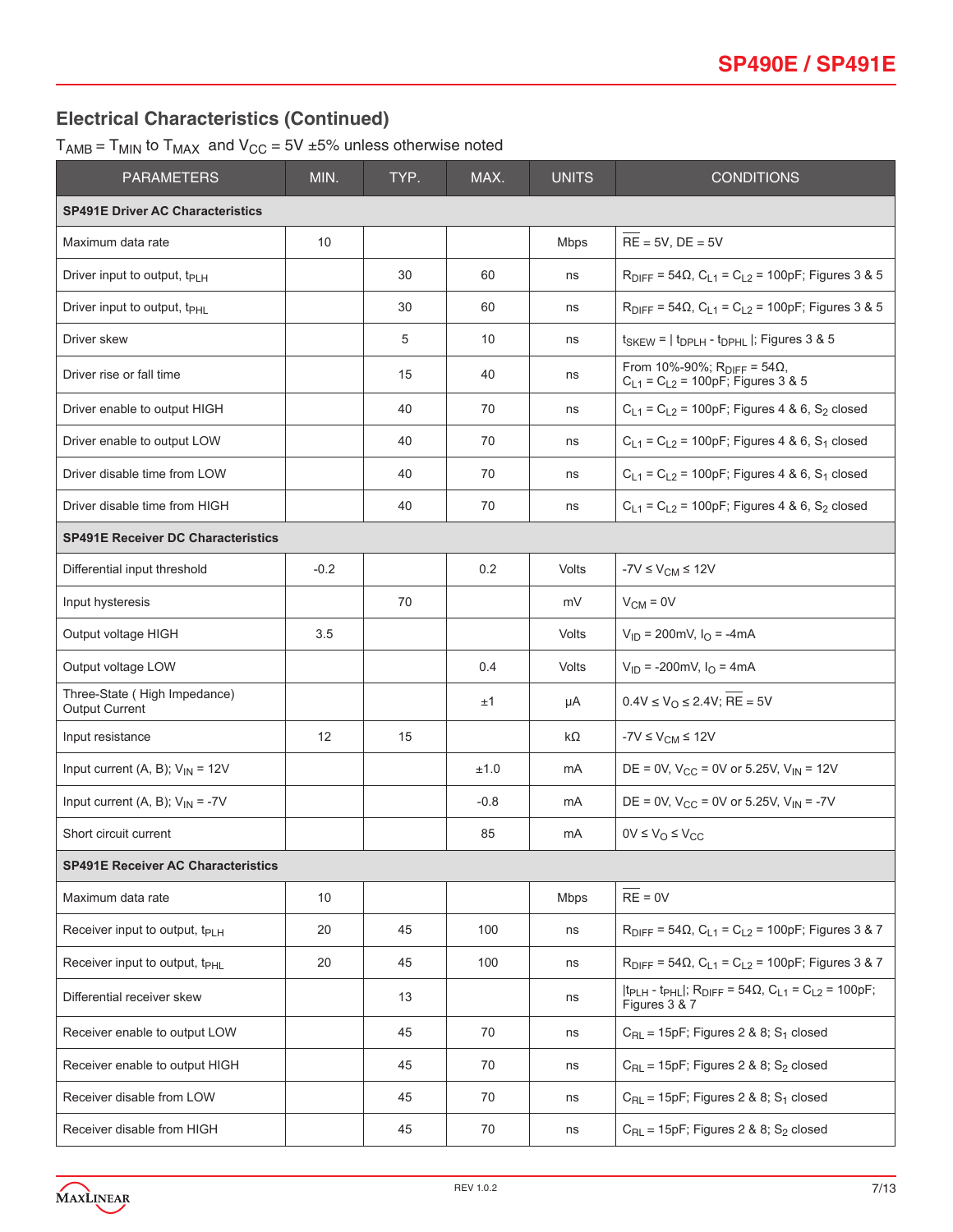## **Electrical Characteristics, Continued**

 $T_{AMB}$  =  $T_{MIN}$  to  $T_{MAX}$  and  $V_{CC}$  = 5V  $\pm$ 5% unless otherwise noted

| <b>PARAMETERS</b>                          | MIN.  | TYP. | MAX. | <b>UNITS</b> | <b>CONDITIONS</b>                        |  |  |  |
|--------------------------------------------|-------|------|------|--------------|------------------------------------------|--|--|--|
| <b>Power Requirements</b>                  |       |      |      |              |                                          |  |  |  |
| Supply voltage                             | 4.75  |      | 5.25 | $\vee$       |                                          |  |  |  |
| Supply current                             |       | 900  |      | μA           | RE, $D = 0V$ or $V_{CC}$ ; $DE = V_{CC}$ |  |  |  |
| <b>SP491E Environmental and Mechanical</b> |       |      |      |              |                                          |  |  |  |
| <b>Operating Temperture</b>                |       |      |      |              |                                          |  |  |  |
| Commercial (C_)                            | 0     |      | 70   | $^{\circ}C$  |                                          |  |  |  |
| Industrial $(E_$ )                         | $-40$ |      | 85   | $^{\circ}C$  |                                          |  |  |  |
| Storage Temperature                        | $-65$ |      | 150  | $^{\circ}C$  |                                          |  |  |  |
| Package                                    |       |      |      |              |                                          |  |  |  |
| $NSOIC$ $(N)$                              |       |      |      |              |                                          |  |  |  |

#### **Switching Waveforms**



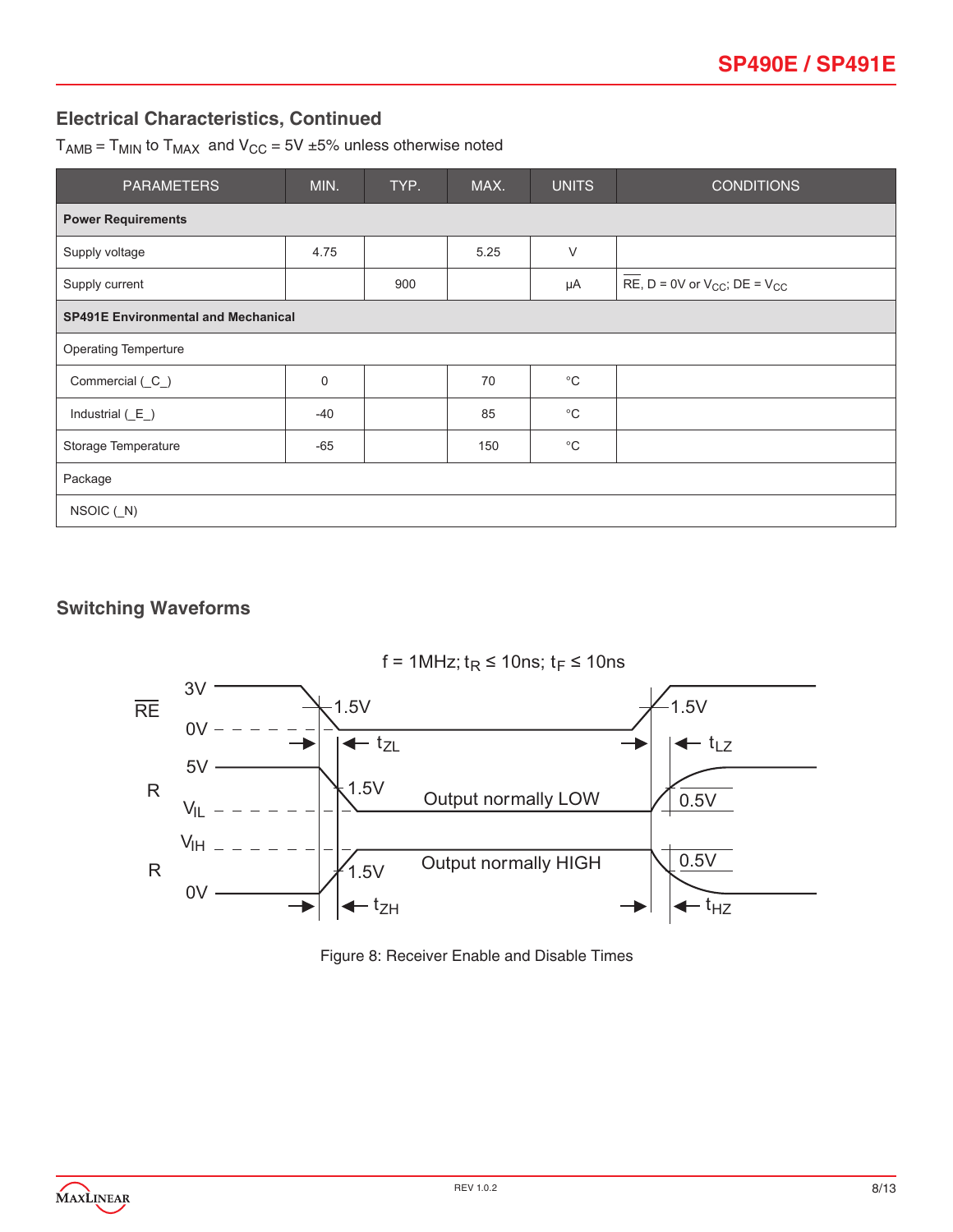# **Pin Functions**



Pinout (Top View)

| <b>Pin Number</b> | Pin Name     | Description                  |
|-------------------|--------------|------------------------------|
|                   | $V_{\rm CC}$ | Positive supply              |
| 2                 | R            | Receiver output              |
| 3                 | D            | Driver Input                 |
| 4                 | <b>GND</b>   | Ground connection            |
| 5                 |              | Non-inverting driver output  |
| 6                 | 7            | Inverting driver output      |
| 7                 | R            | Inverting receiver Input     |
| 8                 | А            | Non-inverting receiver input |



Pinout (Top View)

| <b>Pin Number</b> | <b>Pin Name</b> | Description                       |
|-------------------|-----------------|-----------------------------------|
| 1                 | ΝC              | No connect                        |
| 2                 | R               | Receiver output                   |
| 3                 | $\overline{RE}$ | Receiver output enable active LOW |
| 4                 | DE              | Driver output enable active HIGH  |
| 5                 | D               | Driver input                      |
| 6                 | GND             | Ground connection                 |
| 7                 | GND             | Ground connection                 |
| 8                 | <b>NC</b>       | No connect                        |
| 9                 | Y               | Non-inverting driver output       |
| 10                | Ζ               | Inverting driver output           |
| 11                | В               | Inverting receiver input          |
| 12                | A               | Non-Inverting receiver input      |
| 13                | ΝC              | No connect                        |
| 14                | $V_{\rm CC}$    | Positive supply                   |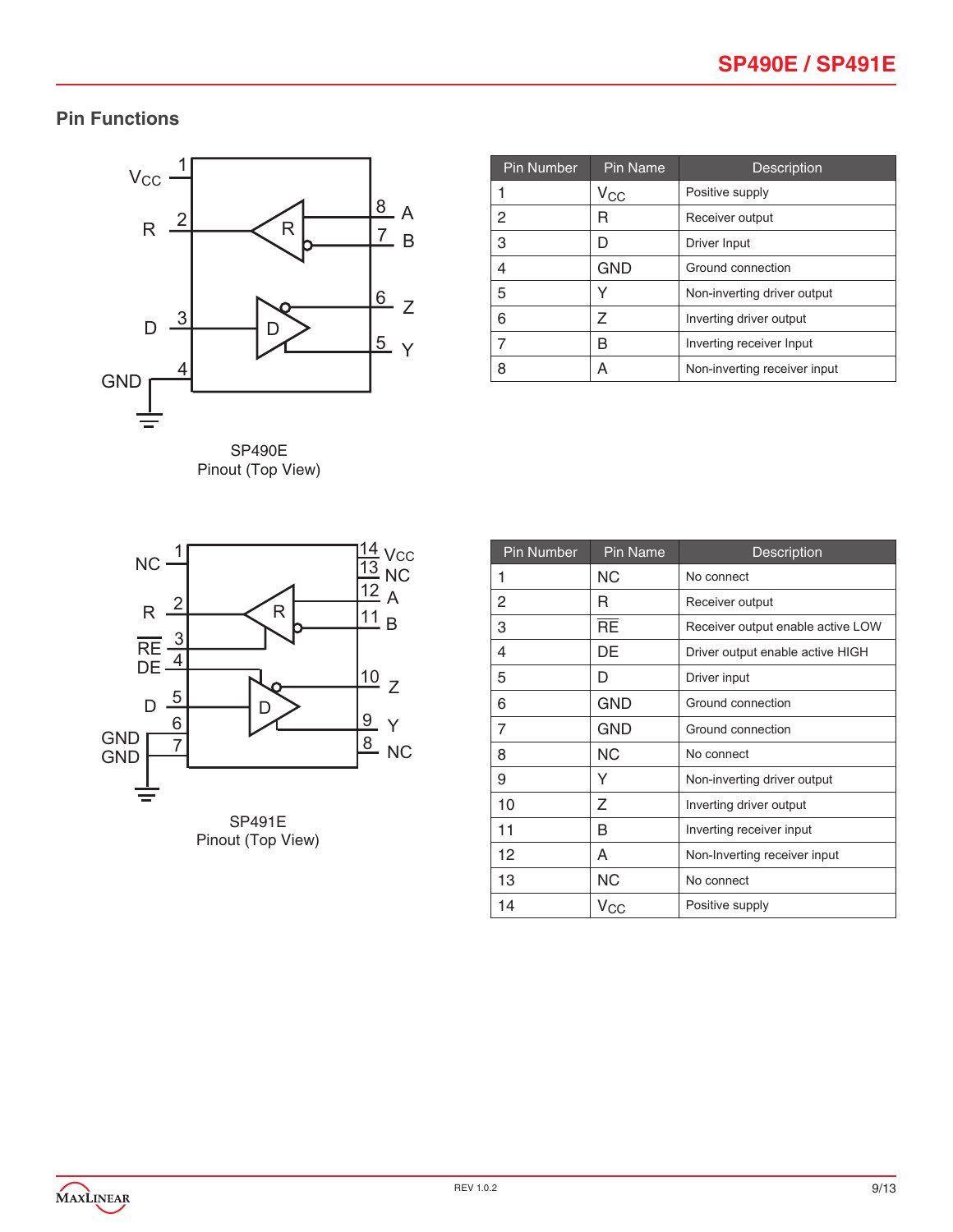#### **Description**

The SP490E and SP491E are full-duplex differential transceivers that meet the requirements of RS-485 and RS-422. Fabricated with a MaxLinear proprietary BiCMOS process, both products require a fraction of the power of older bipolar designs.

The RS-485 standard is ideal for multi-drop applications or for long-distance interfaces. RS-485 allows up to 32 drivers and 32 receivers to be connected to a data bus, making it an ideal choice for multi-drop applications. Since the cabling can be as long as 4,000 feet, RS-485 transceivers are equipped with a wide (-7V to 12V) common mode range to accommodate ground potential differences. Because RS-485 is a differential interface, data is virtually immune to noise in the transmission line.

#### **Drivers**

The drivers for both the SP490E and SP491E have differential outputs. The typical voltage output swing with no load will be 0 volts to +5 volts. With worst case loading of 54Ω across the differential outputs, the driver can maintain greater than 1.5V voltage levels.

The driver of the SP491E has a driver enable control line which is active high. A logic high on DE (pin 4) of the SP491E will enable the differential driver outputs. A logic low on DE (pin 4) of the SP491E will tri-state the driver outputs. The SP490E does not have a driver enable.

#### **Receivers**

The receivers for both the SP490E and SP491E have differential inputs with an input sensitivity as low as ±200mV. Input impedance of the receivers is typically 15kΩ (12kΩ minimum). A wide common mode range of -7V to 12V allows for large ground potential differences between systems. The receivers for both the SP490E and SP491E are equipped with the fail-safe feature. Fail-safe guarantees that the receiver output will be in a high state when the input is left unconnected.

The receiver of the SP491E has a receiver enable control line which is active low. A logic low on RE (pin 3) of the SP491E will enable the differential receiver. A logic high on RE (pin 3) of the SP491E will tri-state the receiver.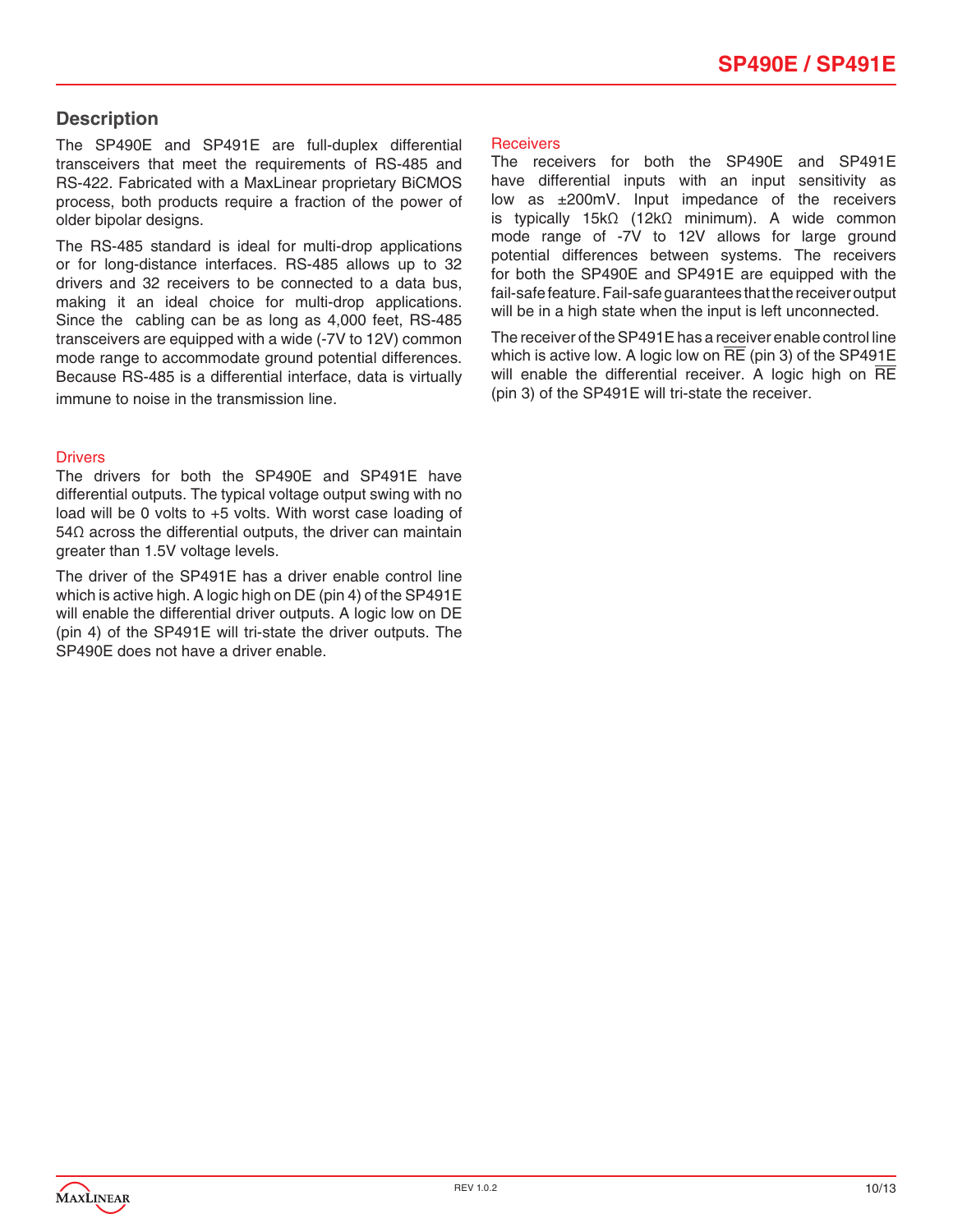# **Mechanical Dimensions**

NSOIC8

Top View







| PACKAGE OUTLINE NSOIC .150" BODY<br>JEDEC MS-012 VARIATION AA |      |                                           |                          |                                               |                          |            |
|---------------------------------------------------------------|------|-------------------------------------------|--------------------------|-----------------------------------------------|--------------------------|------------|
| <b>SYMBOLS</b>                                                |      | COMMON DIMENSIONS IN MM<br>(Control Unit) |                          | COMMON DIMENSIONS IN INCH<br>(Reference Unit) |                          |            |
|                                                               | MIN  | <b>NOM</b>                                | <b>MAX</b>               | <b>MIN</b>                                    | <b>NOM</b>               | <b>MAX</b> |
| A                                                             | 1.35 | —                                         | 1.75                     | 0.053                                         | $\overline{\phantom{0}}$ | 0.069      |
| A1                                                            | 0.10 | $\overline{\phantom{0}}$                  | 0.25                     | 0.004                                         |                          | 0.010      |
| A <sub>2</sub>                                                | 1.25 | $\overline{\phantom{0}}$                  | 1.65                     | 0.049                                         |                          | 0.065      |
| h                                                             | 0.31 | $\overline{\phantom{0}}$                  | 0.51                     | 0.012                                         |                          | 0.020      |
| Ċ                                                             | 0.17 |                                           | 0.25                     | 0.007                                         |                          | 0.010      |
| E                                                             |      | 6.00<br><b>BSC</b>                        |                          | 0.236 BSC                                     |                          |            |
| E1                                                            |      | 3.90<br><b>BSC</b>                        |                          | 0.154 BSC                                     |                          |            |
| e                                                             |      | 1.27<br><b>BSC</b>                        |                          | 0.050 BSC                                     |                          |            |
| h                                                             | 0.25 |                                           | 0.50                     | 0.010                                         |                          | 0.020      |
| Ĺ                                                             | 0.40 |                                           | 1.27                     | 0.016                                         |                          | 0.050      |
| L1                                                            |      | 1.04 REF                                  |                          | 0.041 REF                                     |                          |            |
| L2                                                            |      | 0.25 BSC                                  |                          |                                               | 0.010 BSC                |            |
| R                                                             | 0.07 |                                           |                          | 0.003                                         |                          |            |
| R1                                                            | 0.07 |                                           | $\overline{\phantom{a}}$ | 0.003                                         |                          |            |
| q                                                             | 0.   |                                           | 8.                       | 0.                                            |                          | 8.         |
| þ                                                             | 5.   |                                           | 15"                      | 5.                                            |                          | 15"        |
| <u>q2</u>                                                     | 0.   |                                           | $\overline{\phantom{0}}$ | 0.                                            |                          | -          |
| D                                                             |      | 4.90<br><b>BSC</b>                        |                          |                                               | 0.193                    | <b>BSC</b> |
| M                                                             | R    |                                           |                          |                                               |                          |            |

Drawing No: POD-00000108 Revision: A

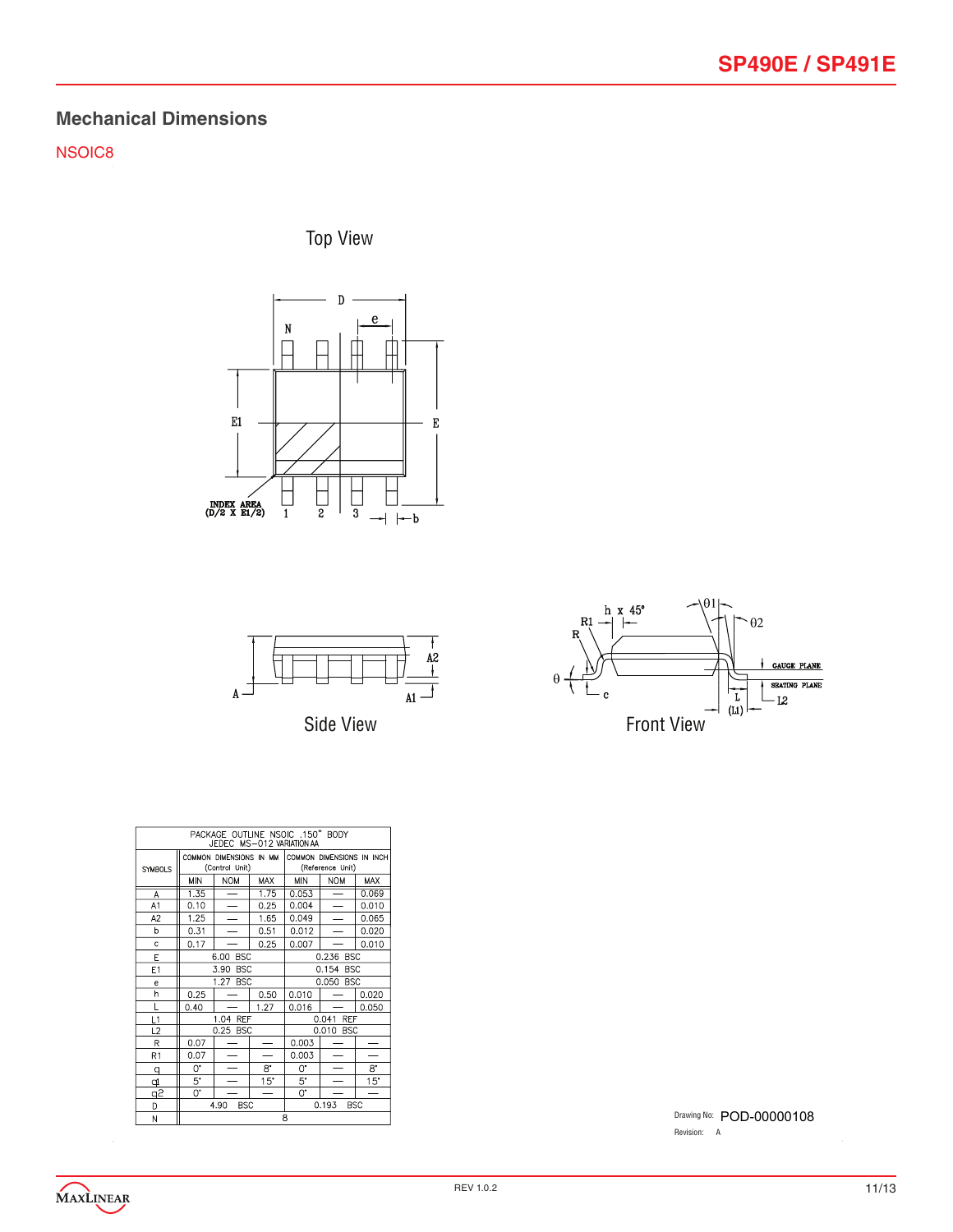## **Mechanical Dimensions**

#### NSOIC14







Side View



|                | PACKAGE OUTLINE NSOIC .150" BODY<br>JEDEC MS-012 VARIATION AB |                                           |                          |                     |                                               |                          |  |
|----------------|---------------------------------------------------------------|-------------------------------------------|--------------------------|---------------------|-----------------------------------------------|--------------------------|--|
| <b>SYMBOLS</b> |                                                               | COMMON DIMENSIONS IN MM<br>(Control Unit) |                          |                     | COMMON DIMENSIONS IN INCH<br>(Reference Unit) |                          |  |
|                | <b>MIN</b>                                                    | <b>NOM</b>                                | <b>MAX</b>               | MIN                 | <b>NOM</b>                                    | <b>MAX</b>               |  |
| А              | 1.35                                                          |                                           | 1.75                     | 0.053               |                                               | 0.069                    |  |
| A1             | 0.10                                                          |                                           | 0.25                     | 0.004               |                                               | 0.010                    |  |
| A <sub>2</sub> | 1.25                                                          |                                           | 1.65                     | 0.049               |                                               | 0.065                    |  |
| þ              | 0.31                                                          |                                           | 0.51                     | 0.012               |                                               | 0.020                    |  |
| Ċ              | 0.17                                                          |                                           | 0.25                     | 0.007               |                                               | 0.010                    |  |
| E              |                                                               | 6.00<br><b>BSC</b>                        |                          | 0.236<br><b>BSC</b> |                                               |                          |  |
| E1             |                                                               | <b>BSC</b><br>3.90                        |                          | 0.154<br><b>BSC</b> |                                               |                          |  |
| e              |                                                               | 1.27<br><b>BSC</b>                        |                          | 0.050<br><b>BSC</b> |                                               |                          |  |
| h              | 0.25                                                          |                                           | 0.50                     | 0.010               |                                               | 0.020                    |  |
| L              | 0.40                                                          |                                           | 1.27                     | 0.016               |                                               | 0.050                    |  |
| L1             |                                                               | 1.04 REF                                  |                          | 0.041<br><b>REF</b> |                                               |                          |  |
| L2             |                                                               | 0.25 BSC                                  |                          |                     | 0.010 BSC                                     |                          |  |
| R              | 0.07                                                          |                                           |                          | 0.003               |                                               |                          |  |
| R1             | 0.07                                                          |                                           |                          | 0.003               |                                               |                          |  |
| q              | Q.                                                            |                                           | 8.                       | O.                  |                                               | $8^{\circ}$              |  |
| Þ              | 5.                                                            |                                           | $15^{\circ}$             | 5.                  |                                               | $15^{\circ}$             |  |
| $\overline{5}$ | 0.                                                            |                                           | $\overline{\phantom{0}}$ | 0.                  |                                               | $\overline{\phantom{0}}$ |  |
| D              |                                                               | 8.65<br><b>BSC</b>                        |                          |                     | 0.341                                         | <b>BSC</b>               |  |
| M              | 1 <sub>A</sub>                                                |                                           |                          |                     |                                               |                          |  |

Drawing No: POD-00000109

Revision: A